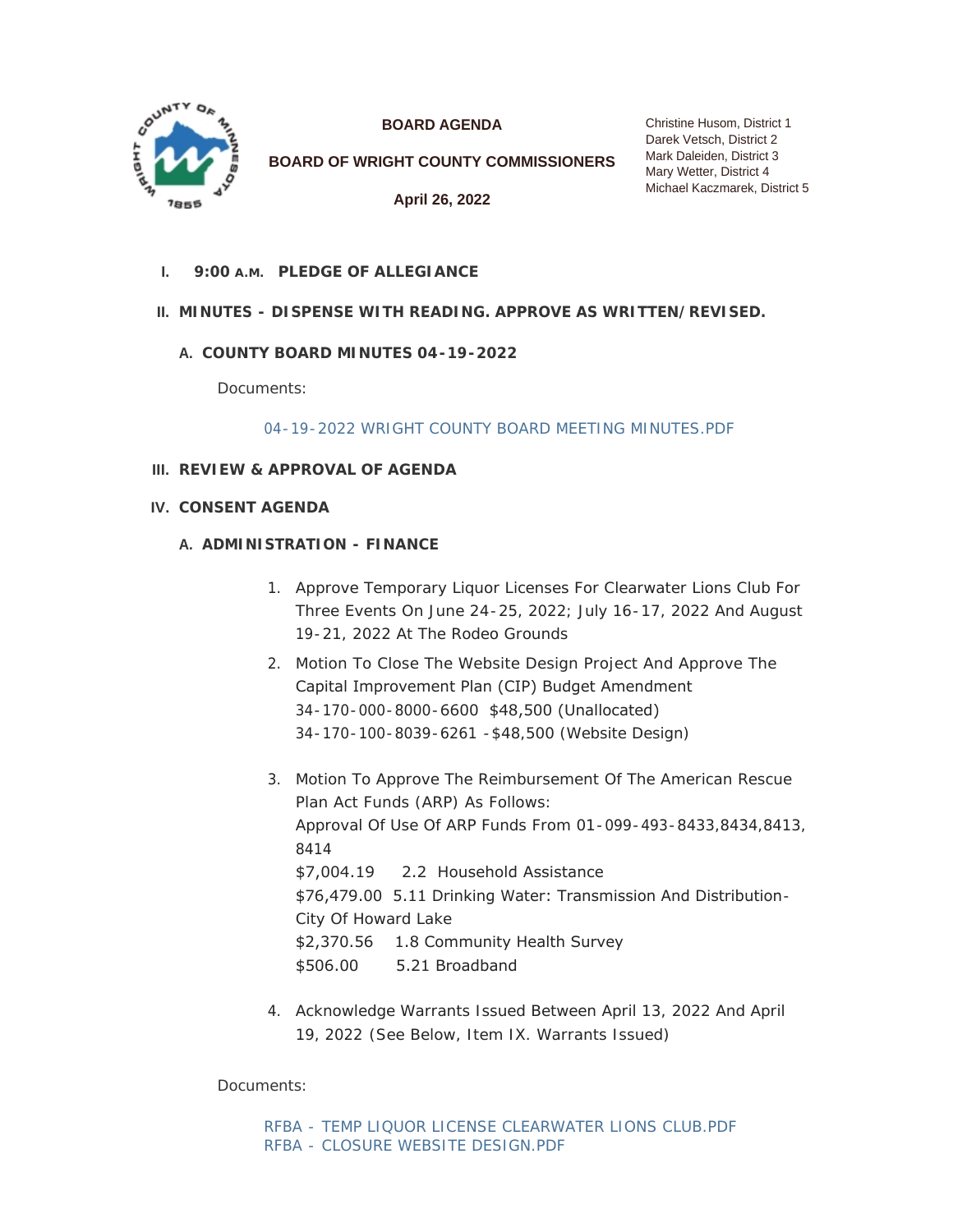[RFBA - ARP FUNDS.PDF](https://www.co.wright.mn.us/AgendaCenter/ViewFile/Item/10596?fileID=23011) [RFBA - WARRANTS ISSUED.PDF](https://www.co.wright.mn.us/AgendaCenter/ViewFile/Item/10596?fileID=23005)

#### **INFORMATION TECHNOLOGY B.**

- 1. Refer To 05/11/2022 Technology Committee:
	- A. Determination Of Bring Your Own Device (BYOD) For Mobile Phones

Documents:

## [RFBA-BYOD \(IT\).PDF](https://www.co.wright.mn.us/AgendaCenter/ViewFile/Item/10603?fileID=23019)

## **TIMED AGENDA ITEMS V.**

### **VIRGIL HAWKINS, HIGHWAY DEPARTMENT A. 9:02 A.M.**

1. Approve Quit Claim Deed For The Transfer Of An Easement To The City Of Delano. The County Highway Department Acquired Easements For The Reconstruction Of CSAH 30 In Delano. Part Of The Easement Acquisition Was A Future Street Expansion For The City Of Delano

# Documents:

[BAR - APPROVE QUIT CLAIM DEED TRANSFER OF EASMENT TO CITY](https://www.co.wright.mn.us/AgendaCenter/ViewFile/Item/10600?fileID=23003)  OF DELANO - CSAH 30.PDF [QCD WITH EXHIBIT.PDF](https://www.co.wright.mn.us/AgendaCenter/ViewFile/Item/10600?fileID=23002) [PARCEL 14 SKETCH.PDF](https://www.co.wright.mn.us/AgendaCenter/ViewFile/Item/10600?fileID=23004)

#### B. 9:05 A.M. PAT O'MALLEY, SHERIFF'S OFFICE

1. Request Approval And Signatures On A Resolution Pronouncing May 1- 7, 2022 National Correctional Officers And Employees Week In Wright County

Documents:

RFBA - CORRECTIONAL OFFICER AND EMPLOYEE WEEK PDE PROCLAMATION - [CORRECTIONAL OFFICER AND EMPLOYEE WEEK.PDF](https://www.co.wright.mn.us/AgendaCenter/ViewFile/Item/10581?fileID=23052) RESOLUTION - [CORRECTIONAL OFFICER AND EMPLOYEE WEEK.PDF](https://www.co.wright.mn.us/AgendaCenter/ViewFile/Item/10581?fileID=23051)

# **C.** 9:10 A.M. TANYA WEST, RECORDER

- 1. \*\*Authorize The Recording Of "Franklin Ridge" (Franklin Township)
- 2. \*\*Authorize The Recording Of "Englund Shores" (Rockford Township)

Documents: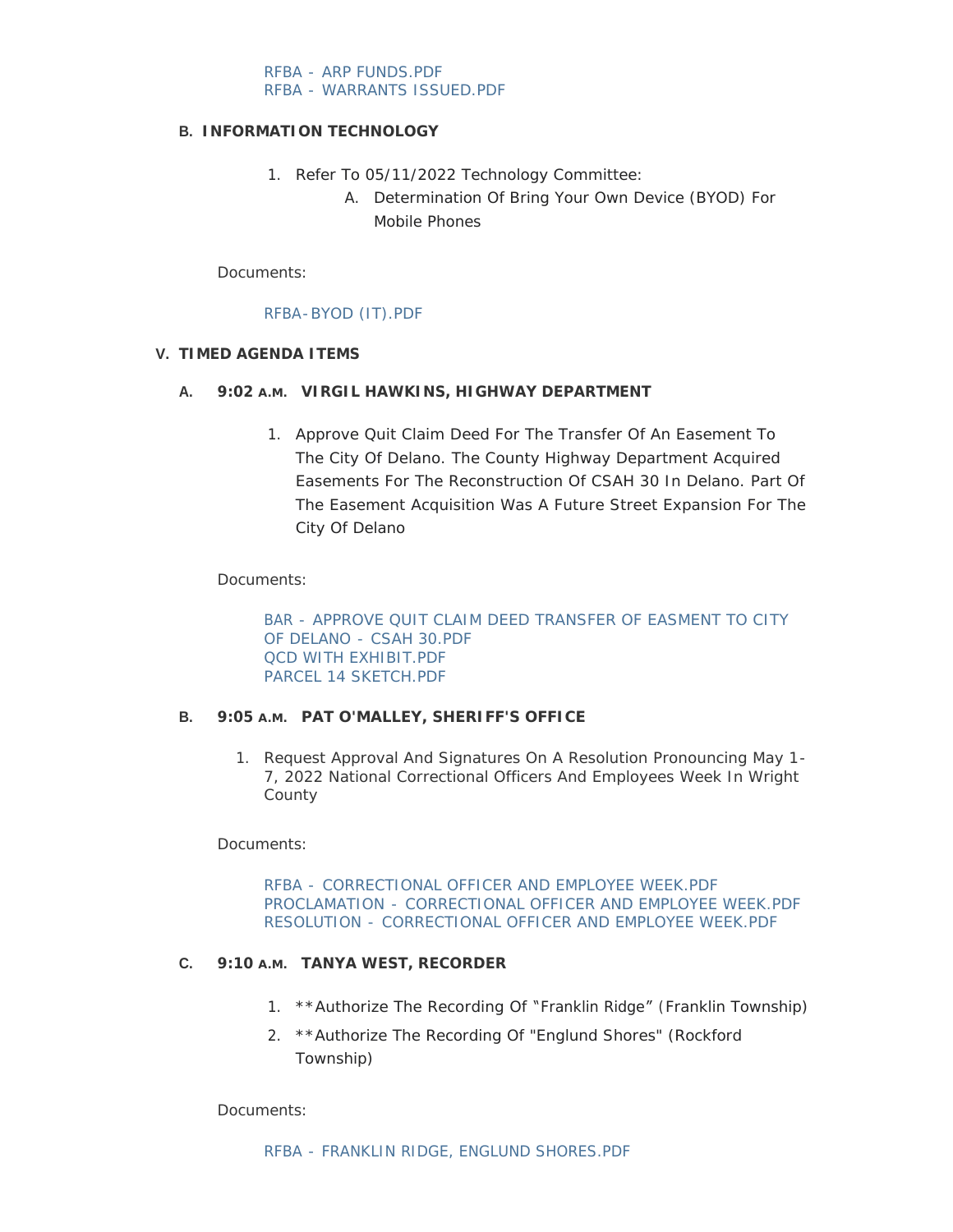**D.** 9:20 A.M. PUBLIC HEARING FOR TEMPORARY PLACEMENT OF A MOBILE **HOME FOR SUPPORTIVE CARE**

### **E.** 9:25 A.M. MARC MATTICE, ADMINISTRATION

1. Consider Approval Allowing Temporary Placement Of A Structure For Supportive Care At 9684 Iffert Avenue NE, Monticello, MN

Documents:

[4-26-2022 RFBA - APPROVAL OF TEMPORARY STUCTURE.PDF](https://www.co.wright.mn.us/AgendaCenter/ViewFile/Item/10602?fileID=23007) [MOBILE HOME LETTER 2022 \(DC\).PDF](https://www.co.wright.mn.us/AgendaCenter/ViewFile/Item/10602?fileID=23008) [SCHERBER MHM - PZ REPORT.PDF](https://www.co.wright.mn.us/AgendaCenter/ViewFile/Item/10602?fileID=23009) [SCHERBERG MH SEPTIC.PDF](https://www.co.wright.mn.us/AgendaCenter/ViewFile/Item/10602?fileID=23010)

### **F. 9:30** A.M. PUBLIC HEARING FOR COUNTY COMMISSIONER DISTRICTS

Documents:

[MAP 1 - 2022\\_PROPOSED\\_COMMISSIONER\\_.PDF](https://www.co.wright.mn.us/AgendaCenter/ViewFile/Item/10594?fileID=23024) [RESOLUTION - MAP 1.PDF](https://www.co.wright.mn.us/AgendaCenter/ViewFile/Item/10594?fileID=23023) [MAP 2 - 2022\\_\\_PROPOSED\\_COMMISSIONER\\_.PDF](https://www.co.wright.mn.us/AgendaCenter/ViewFile/Item/10594?fileID=23025) [RESOLUTION - MAP 2.PDF](https://www.co.wright.mn.us/AgendaCenter/ViewFile/Item/10594?fileID=23022)

### **ITEMS FOR CONSIDERATION VI.**

### **A. ADMINISTRATION**

- 1. Adopt Resolution Proclaiming April 26 County Government Appreciation Day
- 2. Adopt Resolution Establishing The Official Posting Location

Documents:

[RESOLUTION - COUNTY GOVERNMENT APPRECIATION DAY.PDF](https://www.co.wright.mn.us/AgendaCenter/ViewFile/Item/10604?fileID=23020) RESOLUTION - [OFFICIAL POSTING LOCATION.PDF](https://www.co.wright.mn.us/AgendaCenter/ViewFile/Item/10604?fileID=23021)

# **PARKS & RECREATION B.**

- 1. Adopt Resolution Authorizing Appropriate County Officials (Director Of Parks And Recreation) To Sign Grant Applications, Agreements, And Certifications In Regards To The Wright County Snowmobile Association Participation In The Grant In Aid Snowmobile Assistance Program For The 2022 – 2023 Season
- 2. Adopt An Updated Resolution Authorizing Appropriate County Officials To Sign Grant Agreements, And Certifications With The Minnesota Department Of Natural Resources For Development And Maintenance Funds